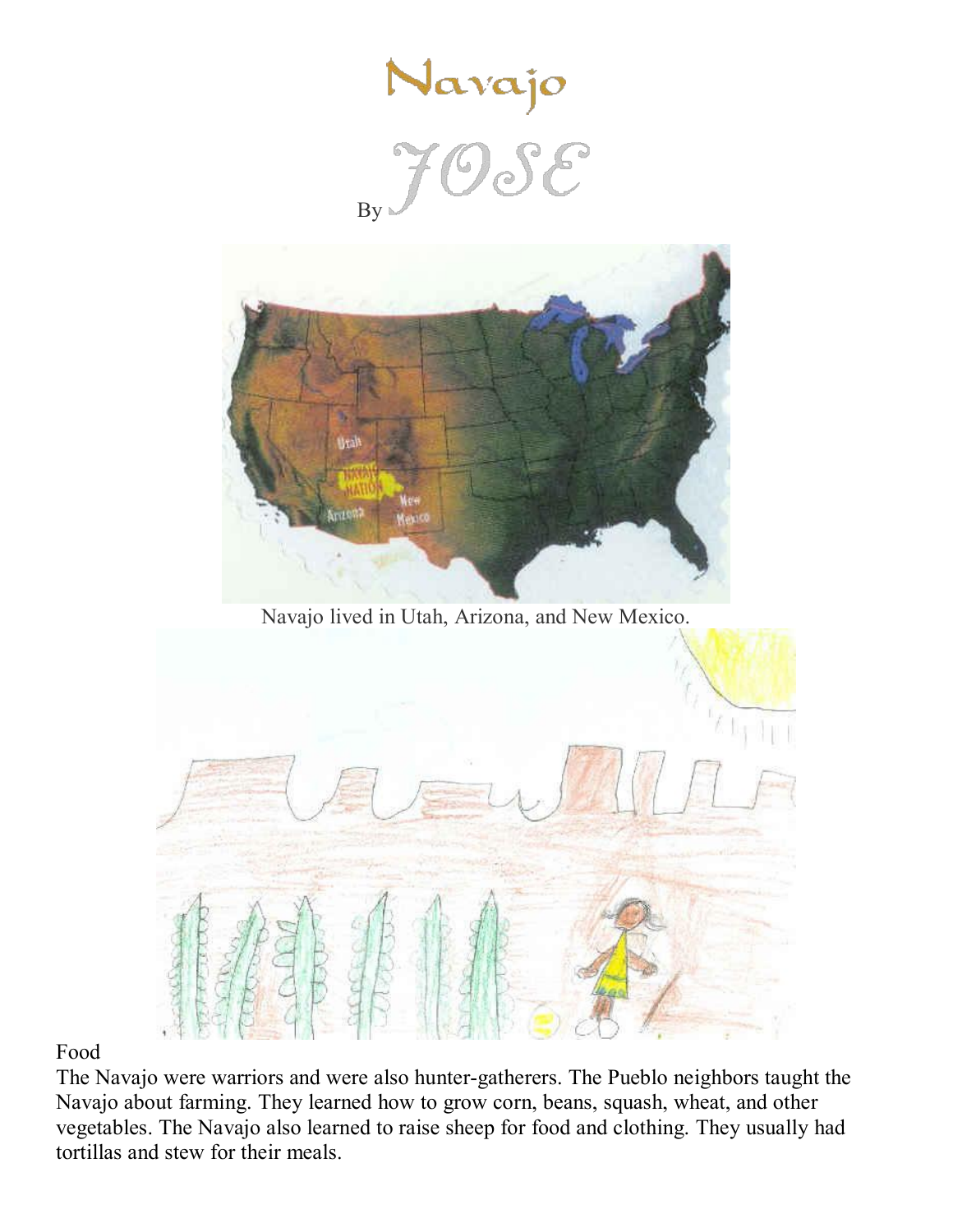

## Tribal Life

The Navajo women made most of the important family decisions. The Navajo children were given their mother's clan name. Navajo children were given chores to do such as carry water from the stream, and the helped the elders cook and chop wood. Young girls learned to weave. The boys were taught to ride horses and to take care of the sheep and the cattle. The boys were taught by their fathers and uncles.



## Dwellings

The Navajo lived in homes called hogans. The hogans were made out of wood, rocks, and mud. The hogans had only one door, and the door faced east to greet the morning sun. This was sacred to the Navajo. The Hogan had a hole in the roof to allow the smoke from the fire to go outside. The hogans were covered with mud to keep the Hogan cool.